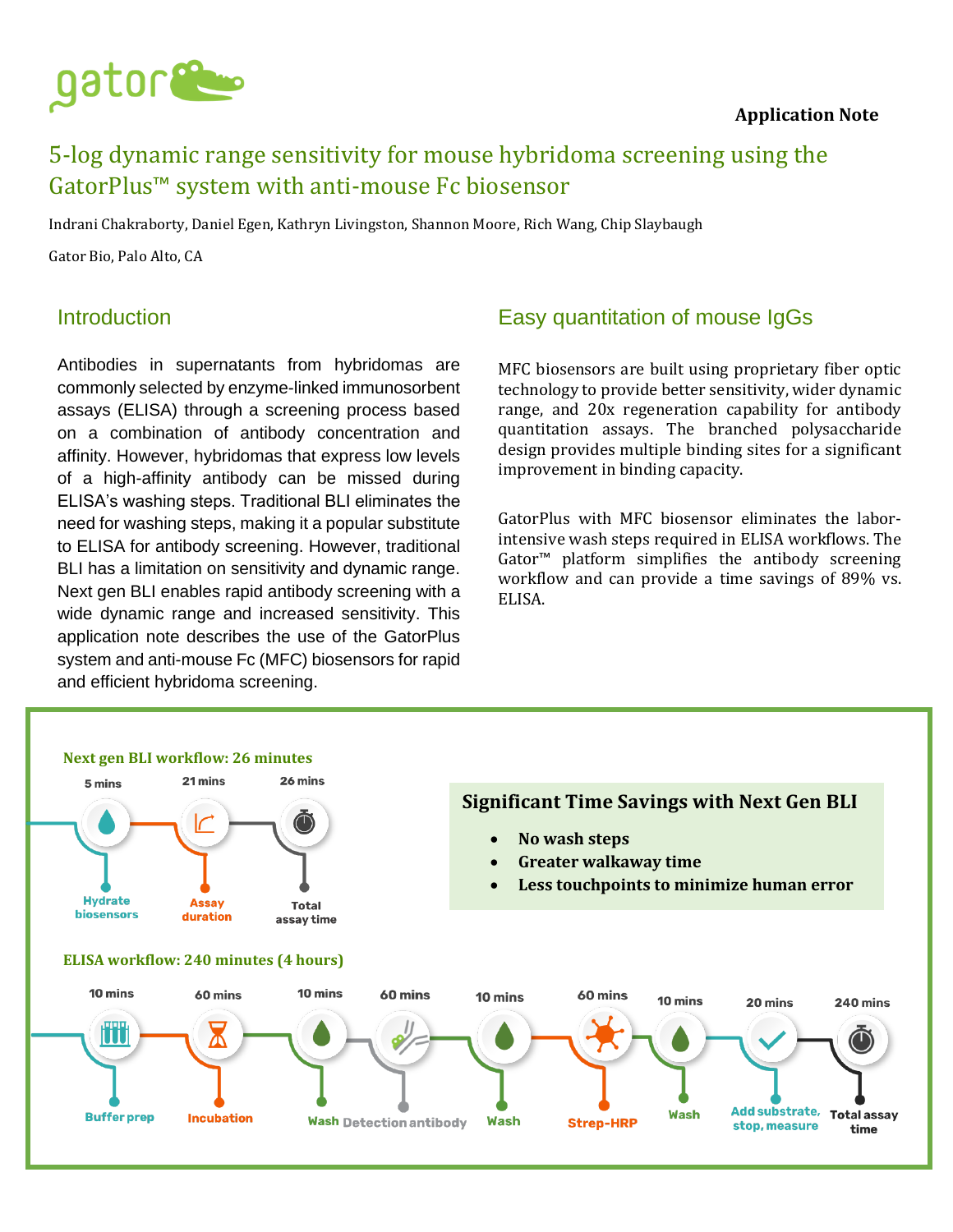# Materials required

- GatorPlus instrument with GatorOne software
- MFC biosensors (Gator Bio PN 160004)
- Max plate (Gator Bio 130018)
- For all Gator instruments: 96-well, black, flat bottom, polypropylene microplate (Greiner Bio-One part no. 655209)
- Optional for GatorPlus instrument: 384-well, black (Greiner 781900)
- 1x PBS (Sigma P3813-10PK)
- mIgG (Equitech-Bio SLM56-1000)
- Q buffer (Gator Bio PN 120019)

# General Assay Settings

|               | High<br><b>Concentration</b> | Low<br><b>Concentration</b> |
|---------------|------------------------------|-----------------------------|
| Concentration | $1 - 2000 \mu g/mL$          | $0.02 - 5 \mu$ g/mL         |
| Assay time    | 30 seconds                   | 5 minutes                   |
| RPM           | 400 rpm                      | 1000 rpm                    |

Table 1: General assay settings for high and low concentration ranges including instrument settings for proper standard curve

# Standard Curve Preparation and Result

The quantitation assay is calibrated by using a pure antibody of known concentration. Since GatorPlus can quantify a wide concentration range of mouse Fc samples, a standard curve in the appropriate concentration range is generated first. The two concentration ranges require different instrument settings as noted in Table 1.

#### **Preparation**

Using the standard probe hydration protocols, hydrate the biosensors with assay buffer for a minimum of 5 minutes prior to use.

If the antibody standard is supplied lyophilized, then it must be reconstituted prior to first use. To reconstitute the standard:

- 1. Spin the tube in a table-top centrifuge to collect all powder on the bottom
- 2. Add the appropriate volume of standard diluent (the same diluent should be used for dilution of any samples)
- 3. Mix and let sit for 5 minutes at room temperature and mix again and aliquot the stock sample into single use vials
- 4. Freeze remaining standard solution at -20°C or below

### Serial dilutions of standard

A standard curve is prepared by making serial dilutions of the IgG standard within a range of concentrations near the expected concentrations of the unknown samples. Examples of a dilution series for a standard curve ranging from  $0 - 2000 \mu g/ml$ (Table 2) and  $0 - 5 \mu g/ml$  (Table 3) are below.

| Stock = $10 \text{ mg/ml}$ |                   |          |                            |  |  |
|----------------------------|-------------------|----------|----------------------------|--|--|
|                            | ml/stock          | Q buffer | <b>Final concentration</b> |  |  |
| A                          | 60 µL             | 240 µL   | $2000 \mu g/ml$            |  |  |
| B                          | 100 $\mu$ L (A)   | 200 µL   | 666.67 µg/ml               |  |  |
| C                          | 100 $\mu$ L $(B)$ | 200 µL   | 222.22 µg/ml               |  |  |
| D                          | 100 µL (C)        | 200 µL   | 74.07 µg/ml                |  |  |
| E                          | 100 µL (D)        | 200 µL   | 24.69 µg/ml                |  |  |
| $\mathsf{F}$               | 100 µL (E)        | 200 µL   | $8.23 \mu g/ml$            |  |  |
| G                          | 100 µL (F)        | 200 µL   | $2.74 \mu g/ml$            |  |  |
| н                          | $0 \mu L$         | 200 µL   | $0 \mu g/ml$               |  |  |

Table 2: Dilution series for standard curve from 0-2000 µg/ml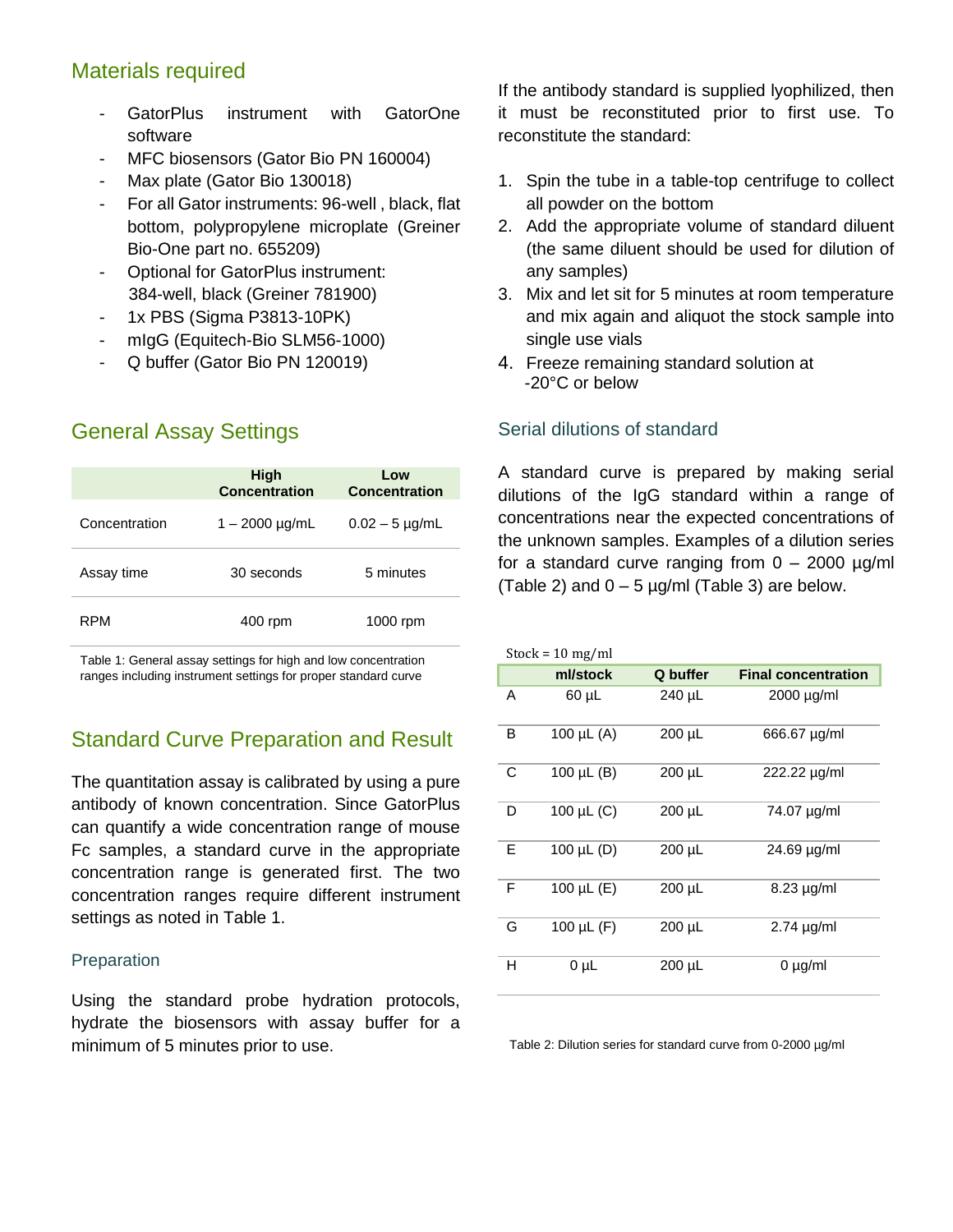| Q buffer<br><b>Final concentration</b><br>ml/stock<br>Α<br>$15 \mu L$<br>285 µL<br>$5 \mu g/ml$<br>в<br>100 µL (A)<br>$200 \mu L$<br>$1.6 \mu g/ml$<br>100 $\mu$ L $(B)$<br>С<br>$200 \mu L$<br>$0.55 \mu$ g/ml<br>D<br>100 µL (C)<br>$200 \mu L$<br>$0.18 \mu g/ml$<br>E<br>100 $\mu$ L (D)<br>200 µL<br>$0.06 \mu g/ml$ |
|---------------------------------------------------------------------------------------------------------------------------------------------------------------------------------------------------------------------------------------------------------------------------------------------------------------------------|
|                                                                                                                                                                                                                                                                                                                           |
|                                                                                                                                                                                                                                                                                                                           |
|                                                                                                                                                                                                                                                                                                                           |
|                                                                                                                                                                                                                                                                                                                           |
|                                                                                                                                                                                                                                                                                                                           |
|                                                                                                                                                                                                                                                                                                                           |
| F<br>100 µL (E)<br>$200 \mu L$<br>$0.02 \mu g/ml$                                                                                                                                                                                                                                                                         |
| G<br>100 $\mu$ L (F)<br>200 µL<br>$0.006$ µg/ml                                                                                                                                                                                                                                                                           |
| н<br>$200 \mu L$<br>0 µL<br>$0 \mu g/ml$                                                                                                                                                                                                                                                                                  |

Table 3: Dilution series for standard curve from 0-5 µg/ml

### Assay setup and data analysis

- 1. Open Gator One software and choose "Q" from "Quick start", rename experiment, and enter assay description and user information.
- 2. Under "Basic Parameters", select "96 well plate" and "tilt". The Equilibration Settings are 300 sec (high concentration) or 600 sec (low concentration), and set up shaking speed (rpm) for both shaker A and shaker B (Table 1).
- 3. Plate set up indicates where the standards/samples are in the 96 Plate (Shaker A) and Max Plate (Shaker B). To define a column of wells, click the number above the column and click the button corresponding to the well identity (e.g., Standard Unknown, Regeneration).
- 4. In "Assay Steps", assign reaction time (30 sec) and shaking speed (Table 1); regeneration time (5 sec) and speed (1000 rpm).

Note: "Regeneration Before Assay" setting can be turned on or off. To ensure reproducibility, regeneration prior to initial use of probe is not recommended.

- 5. Under the "Preview" tab, toggle through the assay to verify the steps. Save the assay template for future use, then click "Start".
- 6. Once the assay is completed, select the "New Q Analysis" tab and "Binding Curve Fit" to populate the table with binding rates. Calculate the concentrations with "Calculate Conc". The binding model can be selected under "Parameters", but the default setting is recommended.
- 7. In the Report section, select included factors and export report in selected file format.



Figure 1: Plate set up.